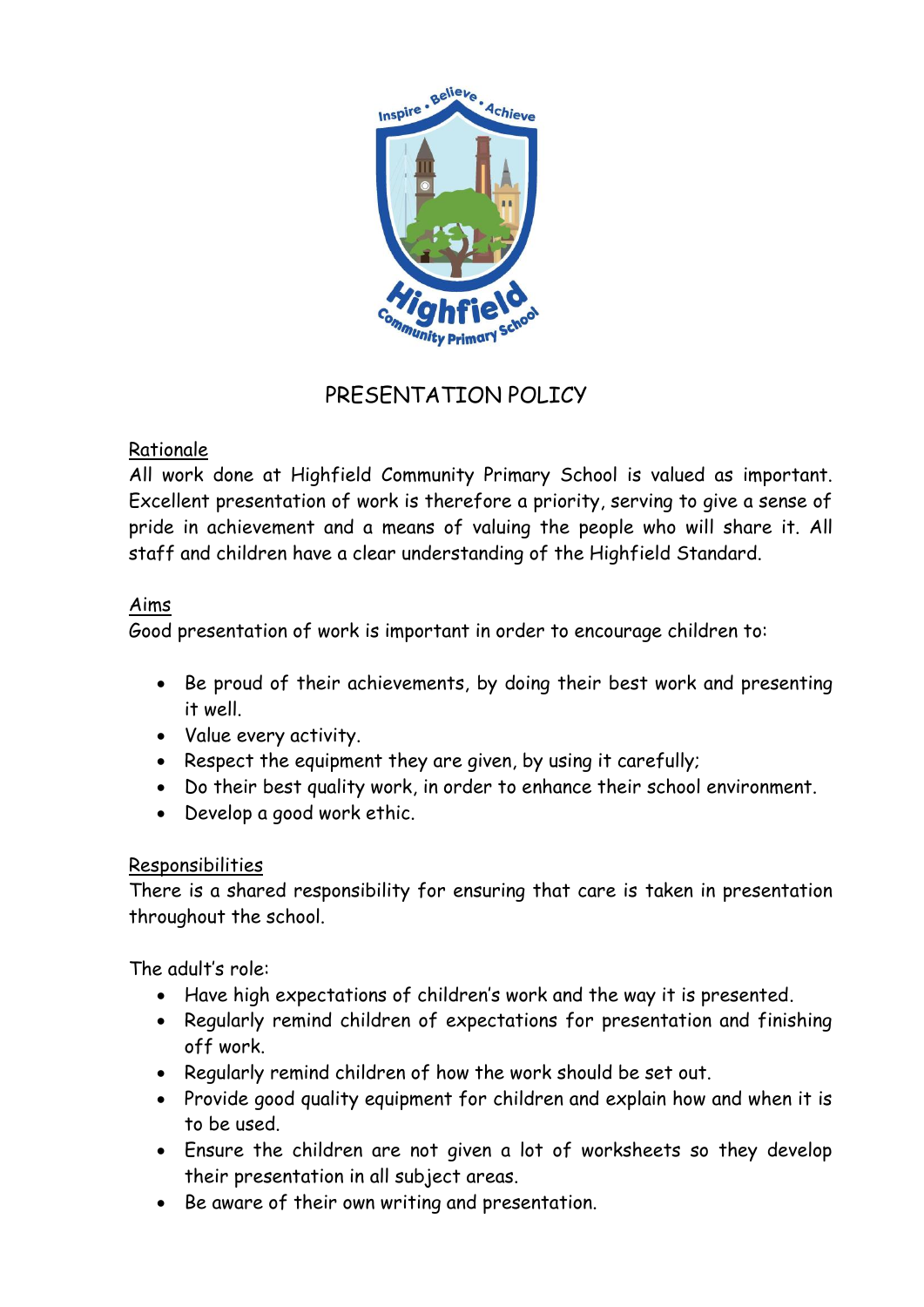The children's responsibility is to:

- Do their best work all the time and take pride in it.
- Complete work accurately.
- To not scribble on books and deface them.
- Respect the work of others.
- Listen to and follow instructions for presenting work neatly.

## General appearance of books

- Handwriting legible and letters correctly formed (Children and staff)
- Children should be taught to form letters correctly in Rec and Y1 should be taught to join letters from Y2 when appropriate.
- Teacher's handwriting should reflect the policy.
- All pieces of work should reflect the Highfield Standard, if the standard is not met, work will need to be re-done during the lesson, if time. If not, work will be completed at playtime or dinner time under the supervision of an adult.

# English

## Use of pen and pencil

All children will write in pencil until their handwriting is neat and letters are correctly formed. Children can achieve their pen licence in KS2 at the Teacher's discretion

## Starting a new piece of work

- A new learning objective will start on a new page in KS1 and in KS2
- The work should be set out as follows:
- Date underlined on top line, on the left, title/objective underlined on the next line, miss a line and then start the work
- Both the date and LO should be spelt correctly with capital letters used correctly.
- During extended writing pieces, the short date will be written in the margin.

Date & LO

- A date will be included on each piece of work, at the top and on the left.
- Maths short date, all other subjects full date
- Year 1 date and LO to be stuck in.
- Year 2 Autumn term date & LO to be stuck in. Spring term write own date & LO stuck in. Summer term, pupils will write their own date and LO if appropriate.
- Children in Y2 will develop writing the day, date and month throughout the year and write the title/objective by the end of term 3 (Teacher's discretion for SEN)
- Y3-Y6 will write the day, date and month and objective
- SEN children do not need to write the date or LO, completed by T/TA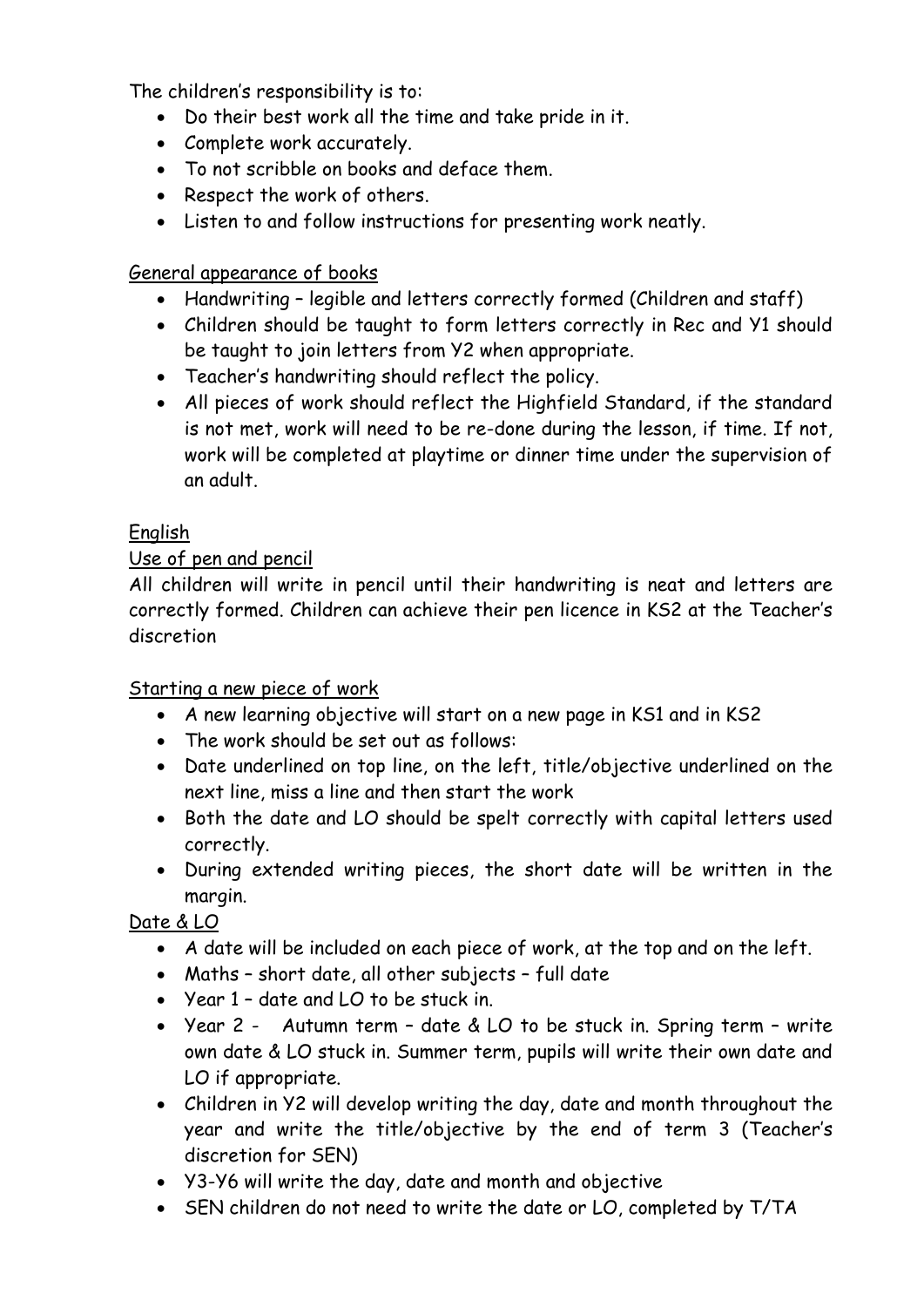Underlining

- Year 2 will develop the skill of underlining of the title throughout the year.
- Year 3 6 will underline the date and title with a ruler correctly.

#### Front Cover

- KS1 teacher will use the school printed labels for pupil's name, class, year group and teacher
- No other annotation will be allowed on the front cover.

#### Worksheets

- Worksheets must be stuck in books neatly, so they do not stick out of the workbook. Worksheets must be cut to size or folded neatly to fit. Colour photocopied worksheets should be kept to a minimum.
- Worksheets in all areas of the curriculum are to be kept to a minimum.

#### Maths

Work to be completed in PENCIL

#### Layout

When using rough books, children will be encouraged to put 1 digit in a square.

#### Date

Short date at the top in both work books and rough books

#### Front Cover of work books

- Pupil's name, the subject and the Year Group/class is to be on the front cover.
- All labels on the front page should be typed and kept up to date.
- No other annotation to be allowed on the front.

OTHER SUBJECTS follow the policy above.

#### Writing tools

- In order for the children to present their work well they need the right tools.
- Therefore:
- in the Early Years, children use a wide and creative range of writing tools to develop an appropriate pencil grip
- in KS1, children will use pencil in their books
- in KS2, children will use pencil until they are
- are consistently fluent and competent in their handwriting they begin to use pen
- pencils are used in all maths books throughout the school
- colour pencils, not felt tip pens are to be used in work books